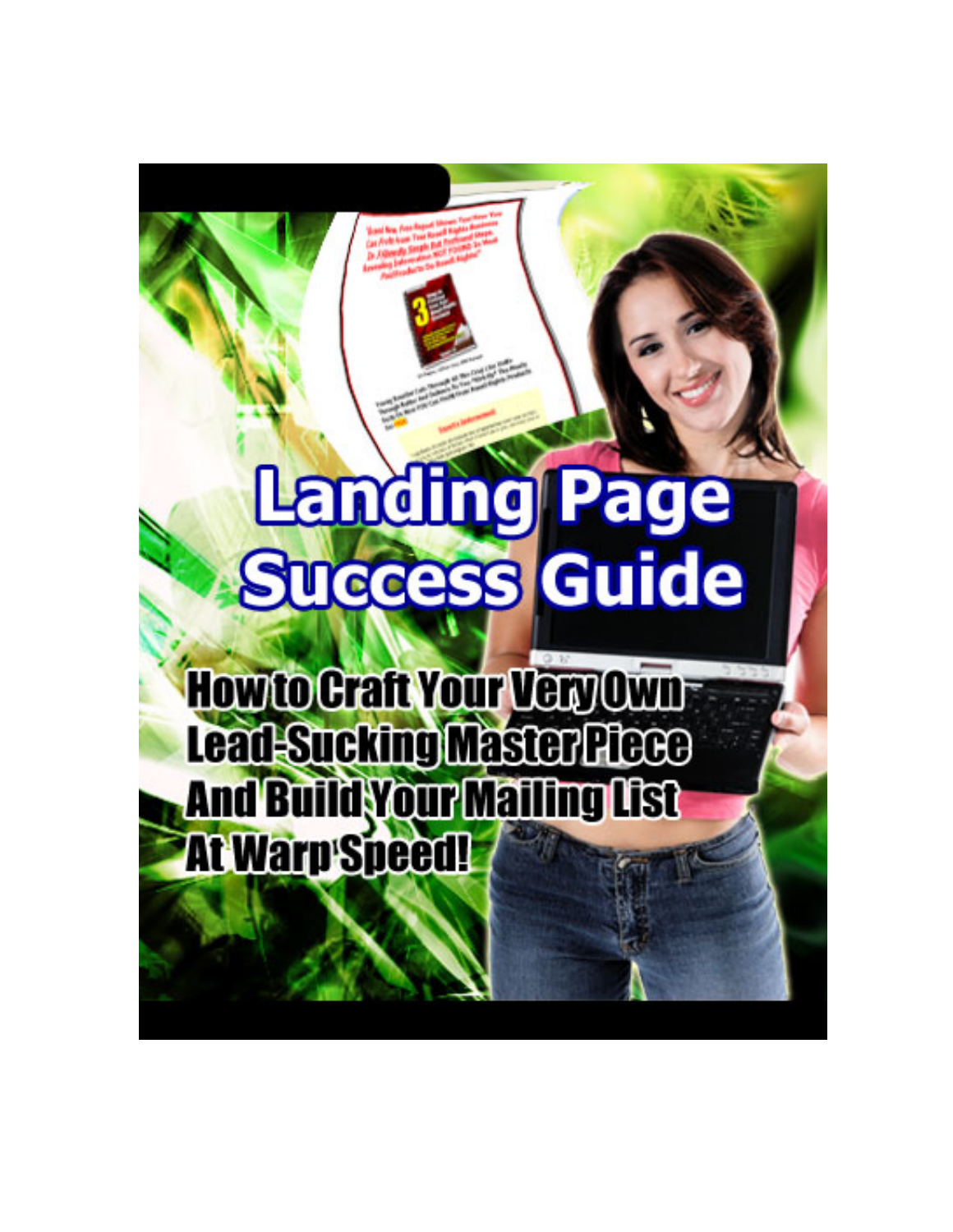### **Landing Page Success Guide**

#### **LEGAL NOTICE**

The Publisher has strived to be as accurate and complete as possible in the creation of this report, notwithstanding the fact that he does not warrant or represent at any time that the contents within are accurate due to the rapidly changing nature of the Internet.

The Publisher will not be responsible for any losses or damages of any kind incurred by the reader whether directly or indirectly arising from the use of the information found in this report.

This report is not intended for use as a source of legal, business, accounting or financial advice. All readers are advised to seek services of competent professionals in legal, business, accounting, and finance field.

No guarantees of income are made. Reader assumes responsibility for use of information contained herein. The author reserves the right to make changes without notice. The Publisher assumes no responsibility or liability whatsoever on the behalf of the reader of this report.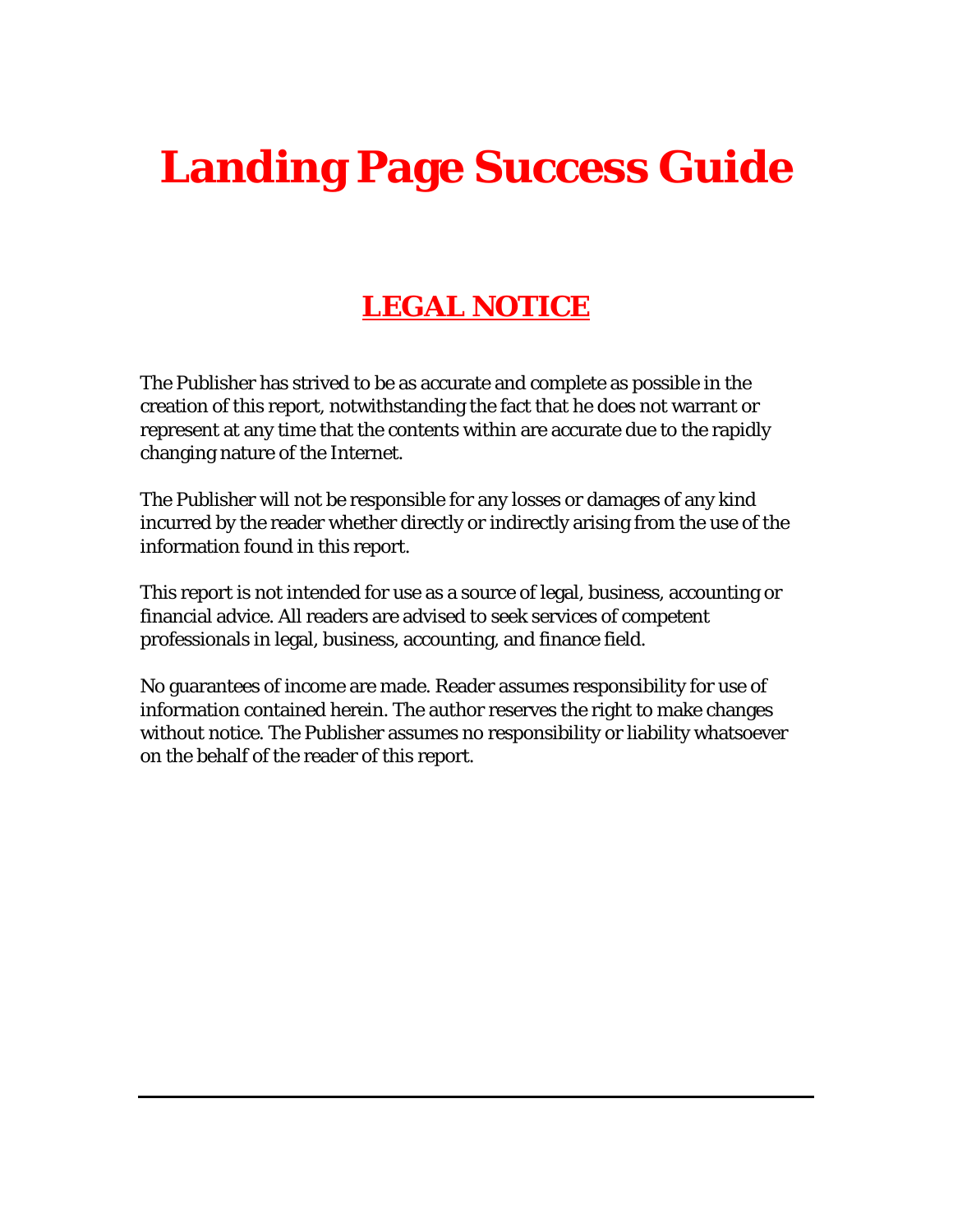### **Table of Contents**

| <b>Introduction to Landing Pages</b>                 | $\mathbf 5$ |
|------------------------------------------------------|-------------|
| The Landing Page System                              | 6           |
| <b>What You Need Before Getting Started</b>          | 8           |
| <b>Planning Your Landing Page Theme</b>              | 9           |
| How to Write a Landing Page that Converts            | 10          |
| Tips on Increasing Your Landing Page Conversion Rate | 12          |
| Driving Traffic into Your Landing Page               | 14          |
| <b>Finest Examples of Landing Pages</b>              | 16          |
| <b>Resource Guide</b>                                | 18          |
| <b>Bonus!</b>                                        | 19          |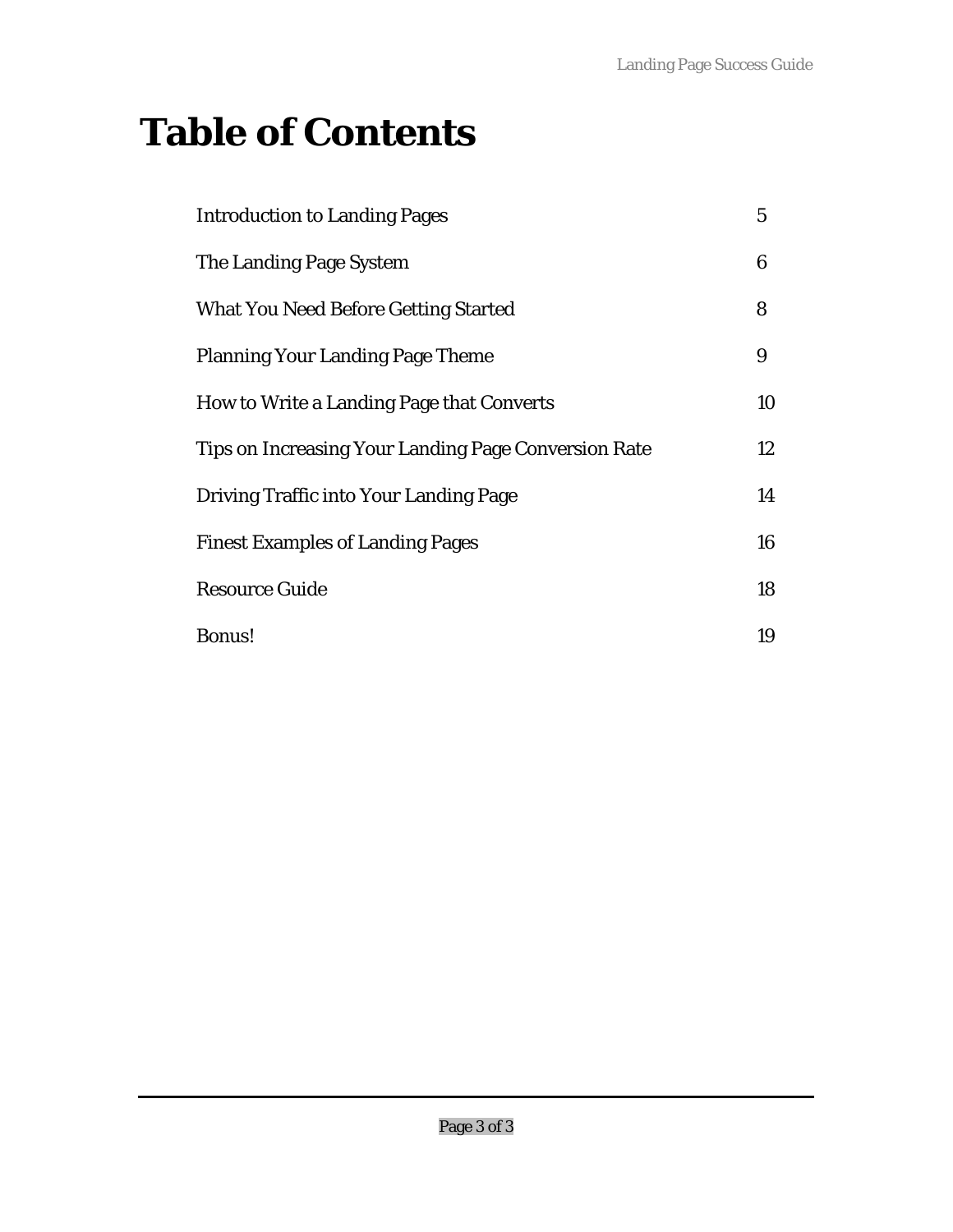## **Landing Page Success Guide**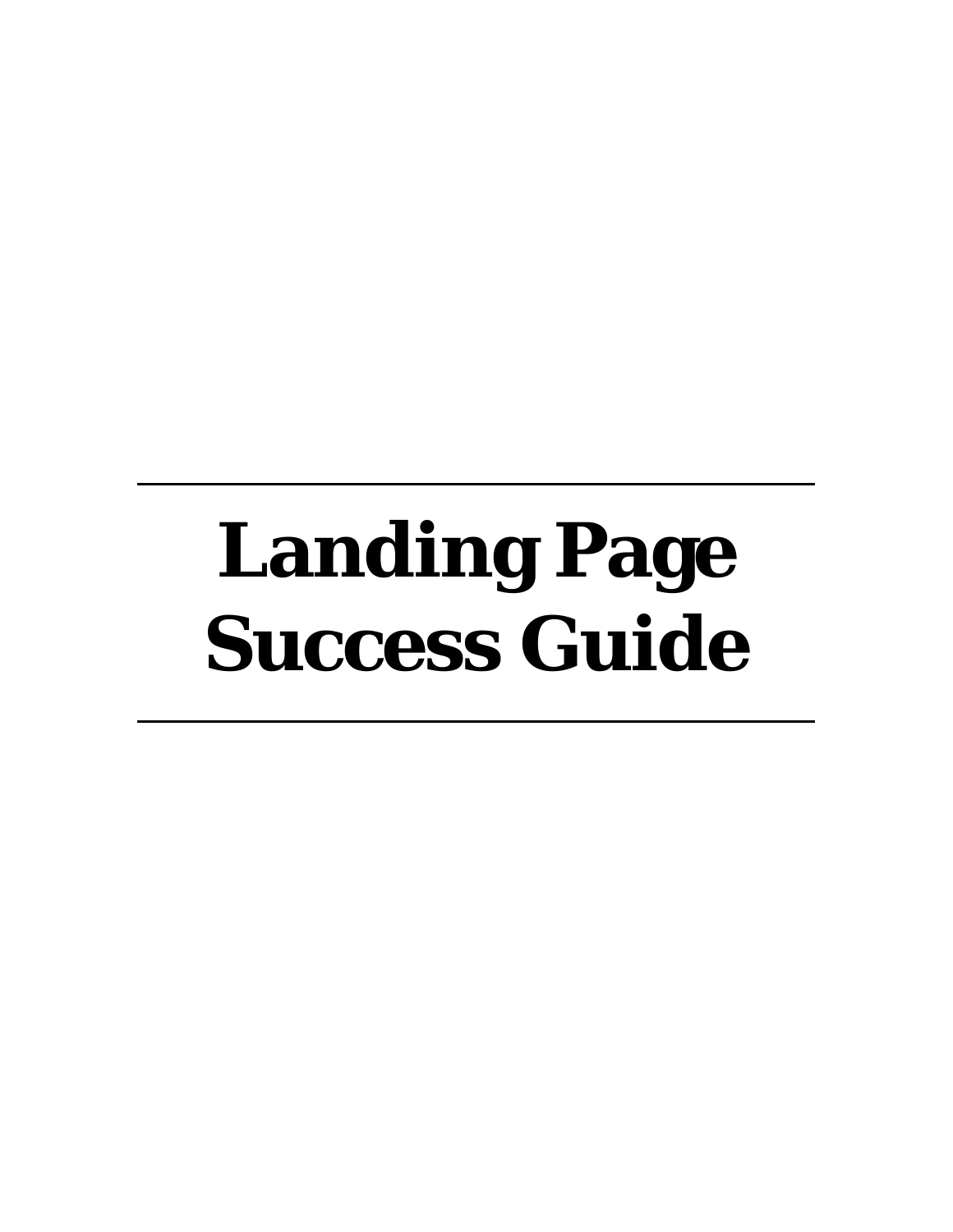#### **Introduction to Landing Pages**

Before you begin the attempt to build a successful list or create a powerful sales page, you will want to start with a rigorous introduction to landing pages. In stark contrast to undifferentiated, unfocused home pages, landing pages focus specifically on capturing leads for a newsletter or making sales for a specific product – and make no attempt to give visitors a different option.

Another common word that is often used to describe landing page, is "**squeeze page**" (or "**lead capture page**" in some circles). A squeeze page is a page designed to get names and email addresses. Usually, however, a squeeze page is usually a smaller type of landing page, which usually has an opt-in form in sight when the page loads.

So what is important to learn in an introduction to landing pages? First, it is important to recognize that all successful marketers use these. If you plan to sell a product over the Internet, you will want to use one, too, rather than relying on sidebar opt-in forms and unfocused pages that do not convey a single point and a single call to action.

Another important thing you will want to take away from this introduction to landing pages is that every landing page contains the same parts and is focused on a SINGLE goal – getting the visitor to become a subscriber or buyer.

These parts are as follows: an opt-in form (or sales prompt), a brief or lengthy introduction, a picture of the list/product owner, the signature of the list owner, and a call to action (or multiple calls to action).

Determining which model will work best for you can simply only be done through testing. While many boast a conversion and attribute it to the shortness of their introduction (many will be one short paragraph), otherwise will boast a high conversion rate because they use lengthy, thorough, and compelling copy.

If there is anything you absolutely must take away from an introduction to landing pages, it is that you cannot create a landing page or squeeze page that isn't focused.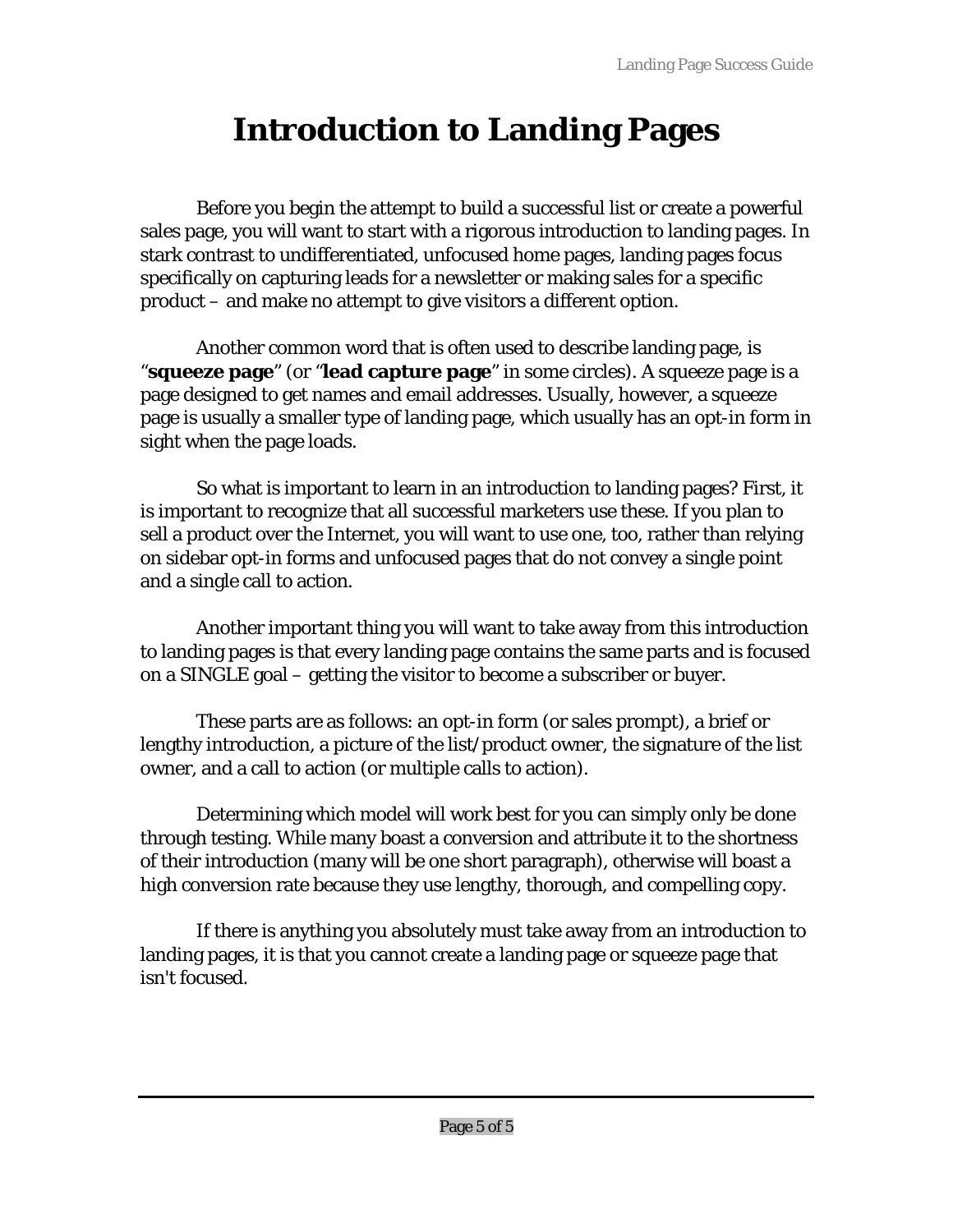#### **The Landing Page System**

The landing page system provides a uniquely powerful system through which you can derive profit from multiple streams. This article will briefly discusses some of those different streams – and how you can manipulate them.

Let's start with the landing page itself: all traffic is sent to the landing page. From there, it will have a number of options, depending on what you have given them. Many marketers suggest that your landing page should always be an opt-in form. Others will suggest that it should simply be a sales page.

Whether it's a free newsletter or a product for sale, the landing page system you create should include a "one time offer," which will compel them to take action – subscribe, buy, etc.

Once they subscribe or buy, the landing page system you create should then re-route them to a thank you page, which opens up more means through which you can up-sell. One quick way to up-sell is to simply include advertisements on your thank you page for related affiliate products or for your own products. Here, again, you will want to give them a one-time offer.

Also, if you haven't yet asked them to join your mailing list, this is where you should do it – on your thank you page. Once they opt-in to your list, you now have a whole new option you can use in conjunction with the landing page system to generate revenue.

One such option is selling ad space in your newsletter or e-zine. The more people you have reading your newsletter, the more you can generally charge for ad space; however, you will want to avoid overselling to your list to ensure your advertisers actually make money.

Your next option is to endorse a product as an affiliate. You can tell your subscribers how someone has just created a brilliant product – and you can offer it to your subscribers through an affiliate link. You may even want to use other products you have has bonuses to give them something extra.

The last and most profitable way in which you can generate revenue through your newsletter is by creating and selling your own products to them.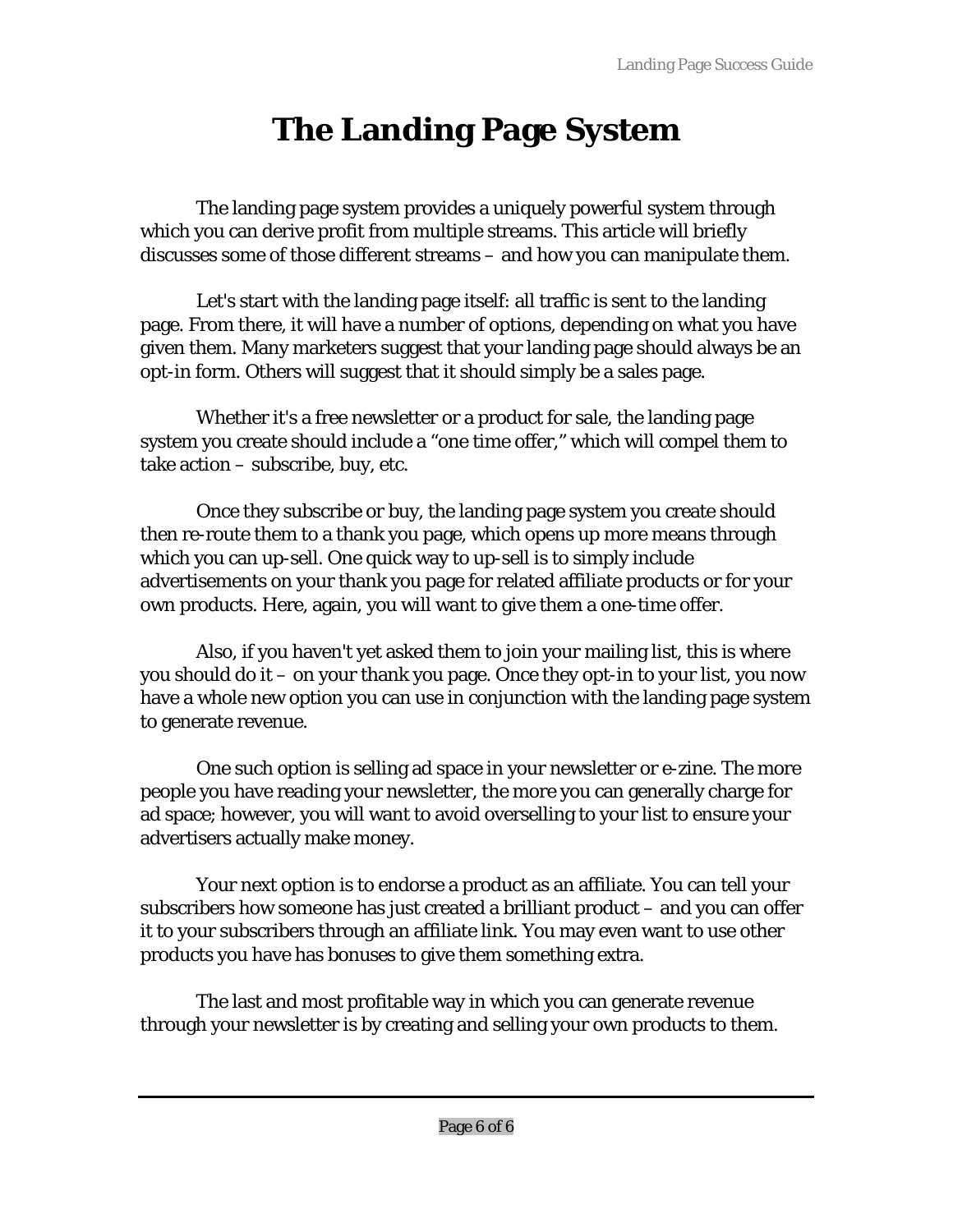It is important to note that you don't have to use all of these means to generate revenue; however, the more you use, the more you earn in general.

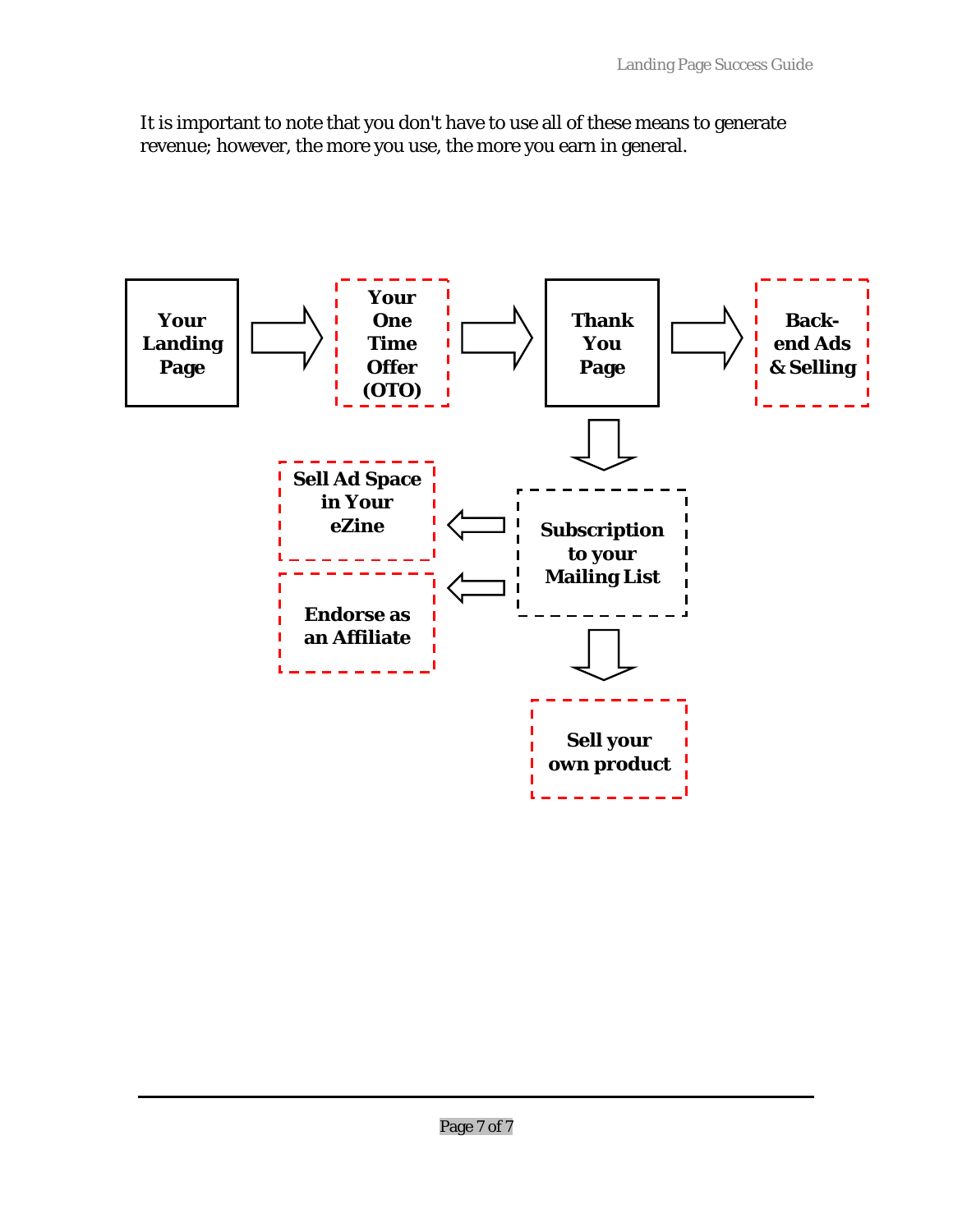#### **What You Need Before Getting Started**

Before you get started building your landing page, you will need a number of things to a) make your offer actually have a point; and b) facilitate the creation of your landing page.

One thing you absolutely must have before you get started is an auto responder. Without any auto responder, you are tossing potential bags of money in the garbage. Rather than creating a relationship with customers and potential customers – and giving yourself the opportunity to attempt future up-sales - you're allowing them to leave and never return.

In addition to an auto responder, you will need to have an actual offer that people want to buy. You may want to develop a product, such as an E-Book or a piece of software.

If you don't have the skills to do either, you can always hire a professional to do it for you through [Elance.com](http://www.elance.com/) or [Guru.com.](http://www.guru.com/) You will then either want to sell this product and attempt to get subscribers from your thank you page – or you will want to get subscribers by offering the product for free (which is what many Internet marketers now do).

Another thing you absolutely must have before you get started is a check out service. You may want to consider [Paypal,](http://www.paypal.com/) [Click Bank](http://www.clickbank.com/), or [2 Check Out.](http://www.2checkout.com/) All of these services will allow you to make transactions quickly.

Another thing you must have before you get started is a set of graphics, which usually includes a graphic header, a check out button, background wallpaper, and a half-decent picture of yourself. You can probably provide the picture of yourself, but you might want to hire a professional to do the rest.

Another thing you will need before you can get started on your landing page is some way in which to create a realistic signature. [http://www.vletter.com](http://www.vletter.com/) is probably your best bet; but, if you're on a budget, you may want to opt for simply using a word processing program.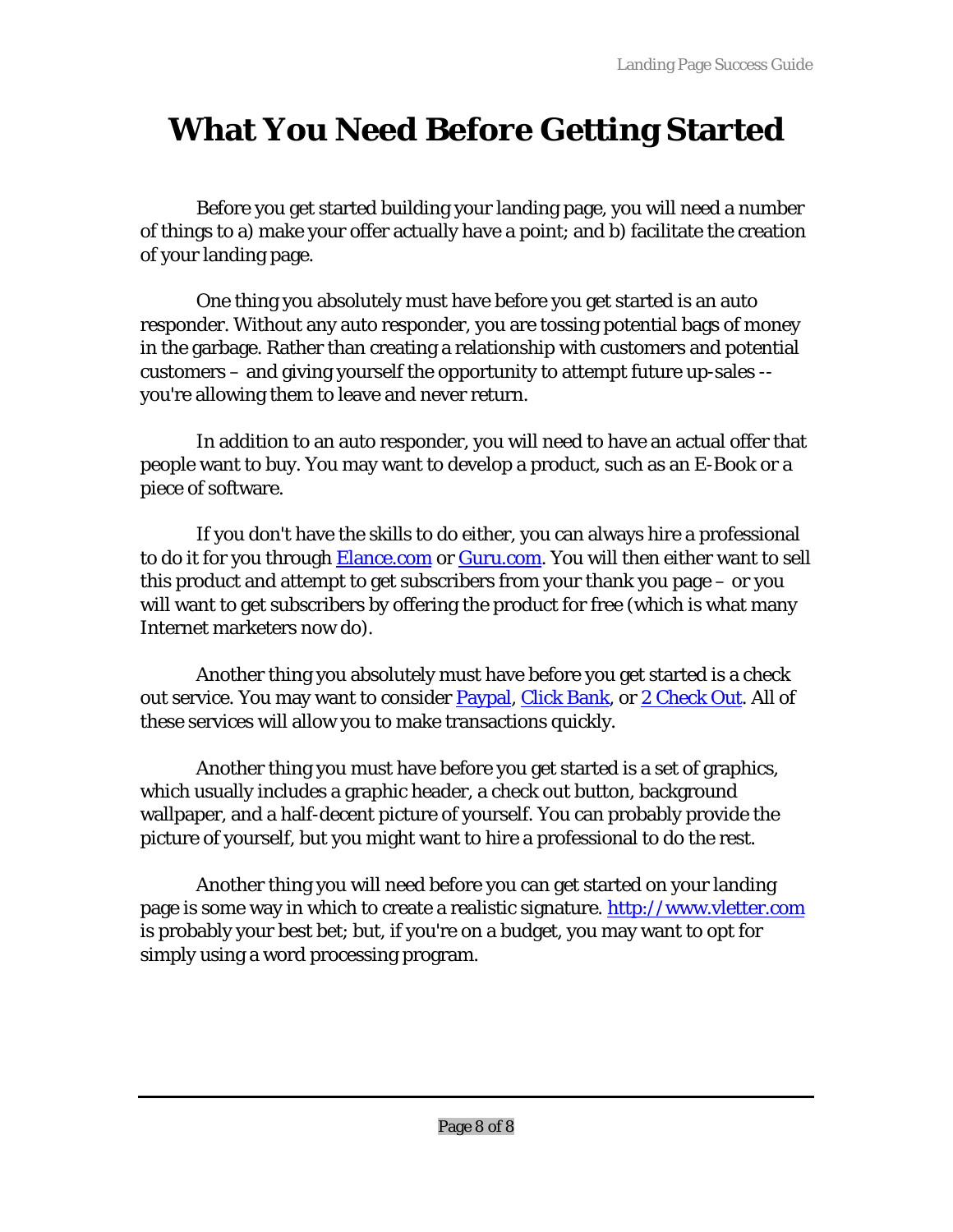#### **Planning Your Landing Page Theme**

Perhaps the most important part of creating a landing page is planning your landing page theme. How you select your theme, of course, will all depend on **how you plan to generate traffic**.

If you decide to generate traffic through search engine optimization, planning your landing page theme will entail finding phrases within your niche which have a high demand (aggregate search value) and a low supply (small amount of competing sites) and then creating multiple landing pages, each which is optimized around a different phrase.

If, on the other hand, you decide to generate traffic through pay per click (PPC) programs, such as **[Adwords](http://www.adwords.com/)**, planning your landing page theme will again entail tuning a number of different pages to fit the keywords you are purchasing.

This is actually where most people fail when they create a landing page: they don't tune it to fit a specific audience. For instance, in the case of a squeeze page for a newsletter, they might start a newsletter about toys, but they only create one landing page and send all traffic to it. This is a big mistake.

Chances are, if you create a quality product or newsletter, it can benefit a number of people. So why not communicate the exact benefits they will derive from subscribing or buying?

If, for instance, you have a newsletter about Legos and toy blocks, so you group it under the loose heading of "toys," a visitor who is looking specifically for information about either Legos or toy blocks will click off your page if they don't see the direct connection to the exact topic for which they were searching.

Instead, you will want to setup a page centered around Legos and a page centered around toy blocks. On each page, you will want to communicate the specific benefits to joining the list for each of those groups of visitors.

Going one step further, in addition to planning your landing page theme, if you are creating a landing page for a newsletter, you may also want to segment your list, so you can send information specifically about Legos to those who request it – and information about blocks to those who request it.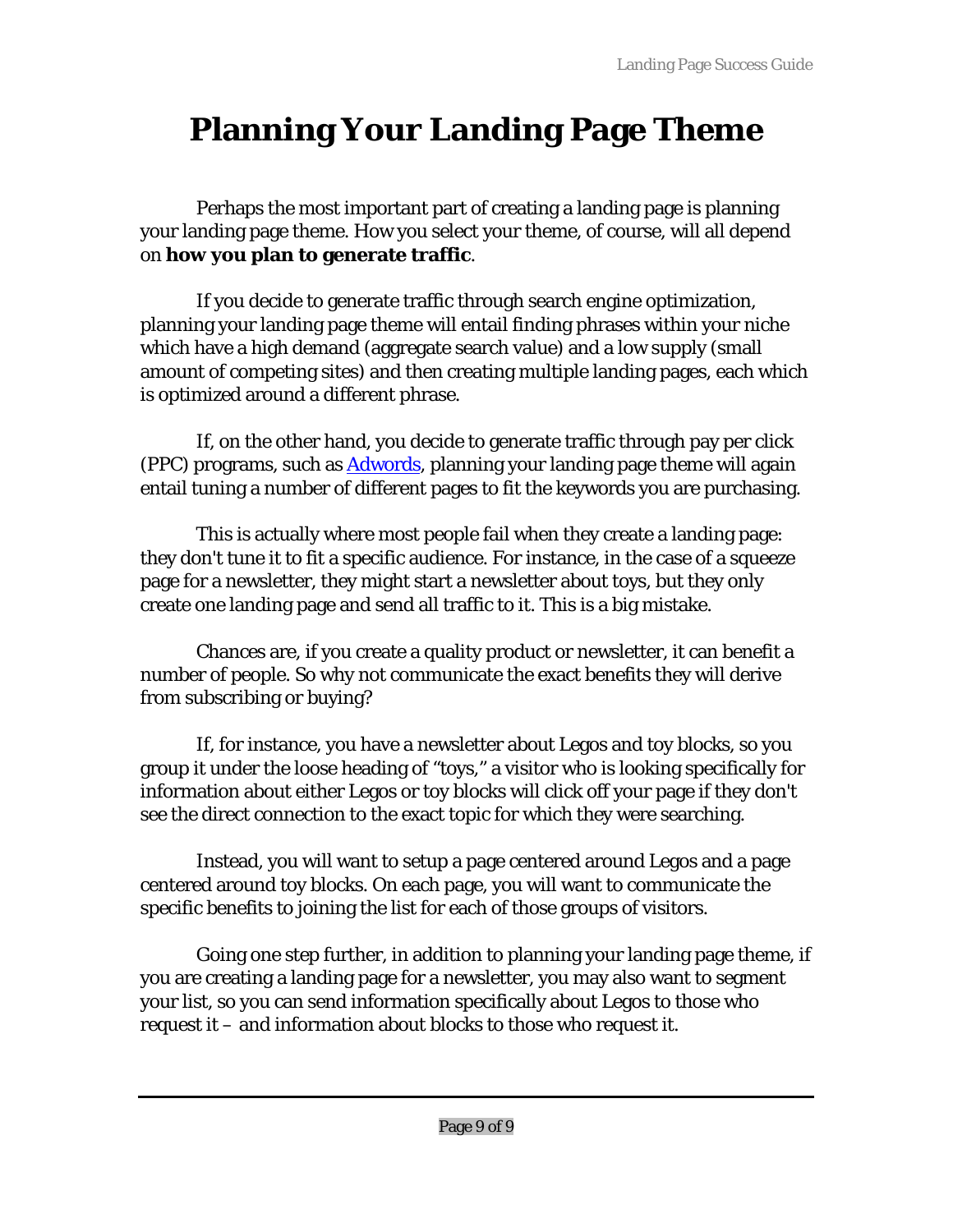#### **How to Write a Landing Page that Converts**

Most people have no (or simply the slightest) idea how to write a landing page that converts. Instead, they slop together elements that they have seen used in other landing pages – but usually do not put them together in the same way the owner of the successful landing page did.

**One major problem is copy.** And that's fine. Not everyone is going to be an excellent writer – never mind a copywriter. But as someone selling a product or trying to build a list, it is important that you know your strengths and weaknesses – and that you either spend the time to overcome them or hire someone else to do it for you.

With copywriting, for instance, it is important to use a mix of compelling sales points with powerful psychological triggers. Most people who create a sales page miss either one or both of those elements.

For instance, they might concentrate so much on building hype that they don't actually explain what solution they are providing – and for whom they are providing it. If I don't have a specific problem that your product solves, why would I buy it? I wouldn't.

Now, **if** they fail to sprinkle in psychological triggers, such as "scientifically proven," "guaranteed," and "shocking," no one will feel compelled to continue reading, as the benefits will have a low or average perceived value.

In addition to these two problems, some sales pages lack coherency and direction. The copy looks amateurish and it doesn't slowly grind forward, breaking down the visitor's resistance to the sale – and compelling him or her to buy more and more at each sales point.

Additionally, if there aren't multiple calls to action – another form of psychological trigger – then a potential visitor might never feel compelled enough to pull out his or her credit card on the spot and make the purchase.

In addition to careful copywriting, there are other important things you must take into consideration when writing a landing page that converts. For instance, it is important to build a compelling case for a time-bound offer.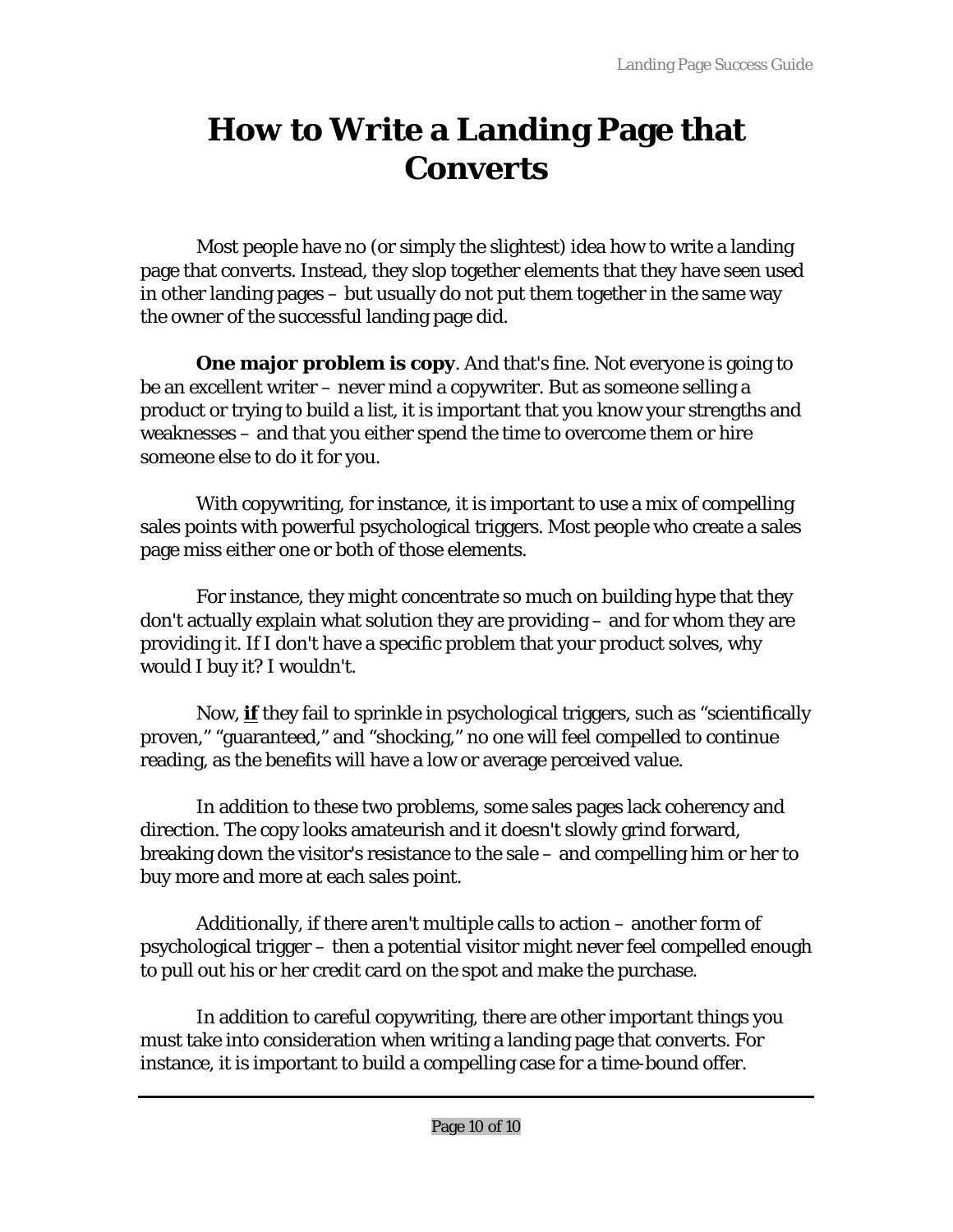Now, this doesn't mean you have to invent fake deadlines and constantly revise them each week. This is a good way to guarantee your complete loss of credibility in the shortest amount of time possible.

However, when planning your copy, you will want to make sure that you constantly urge the reader to act immediately by inserting a number of "calls to action," as I've mentioned previously.

You may want to consider using fly-ins or pop-ups to create more urgency – or to make a time-bound offer. Perhaps you can use a countdown to build urgency (i.e., when someone arrives at your landing page, they have five minutes to purchase the product at the lowest price).

Now, if you're creating a squeeze page, you might want to employ slightly different tactics. Rather than building a compelling case with multiple triggers and calls to action over the course of 1000 words, you may want to simply condense that all into a compelling headline and one paragraph of "benefits."

For a completely free-to-join squeeze page, you more than likely wont have a considerable amount of resistance to joining, unless the visitor:

- a) **Doesn't see any benefits**; and
- b) **Suspects that you will sell their email address** to spammers.

Both of these problems are relatively easy to overcome. In your headline, simply state the exact benefits they will receive for joining – as always, mixing in psychological triggers.

In your first paragraph of copy, give them a compelling reason to join now (i.e., the price might go up, the list might become private, you'll get this amazing report).

Now, to overcome the second problems, simply include a short line under your opt-in form that explains that you will not – under any circumstances – spam them or sell or give away their email address and name.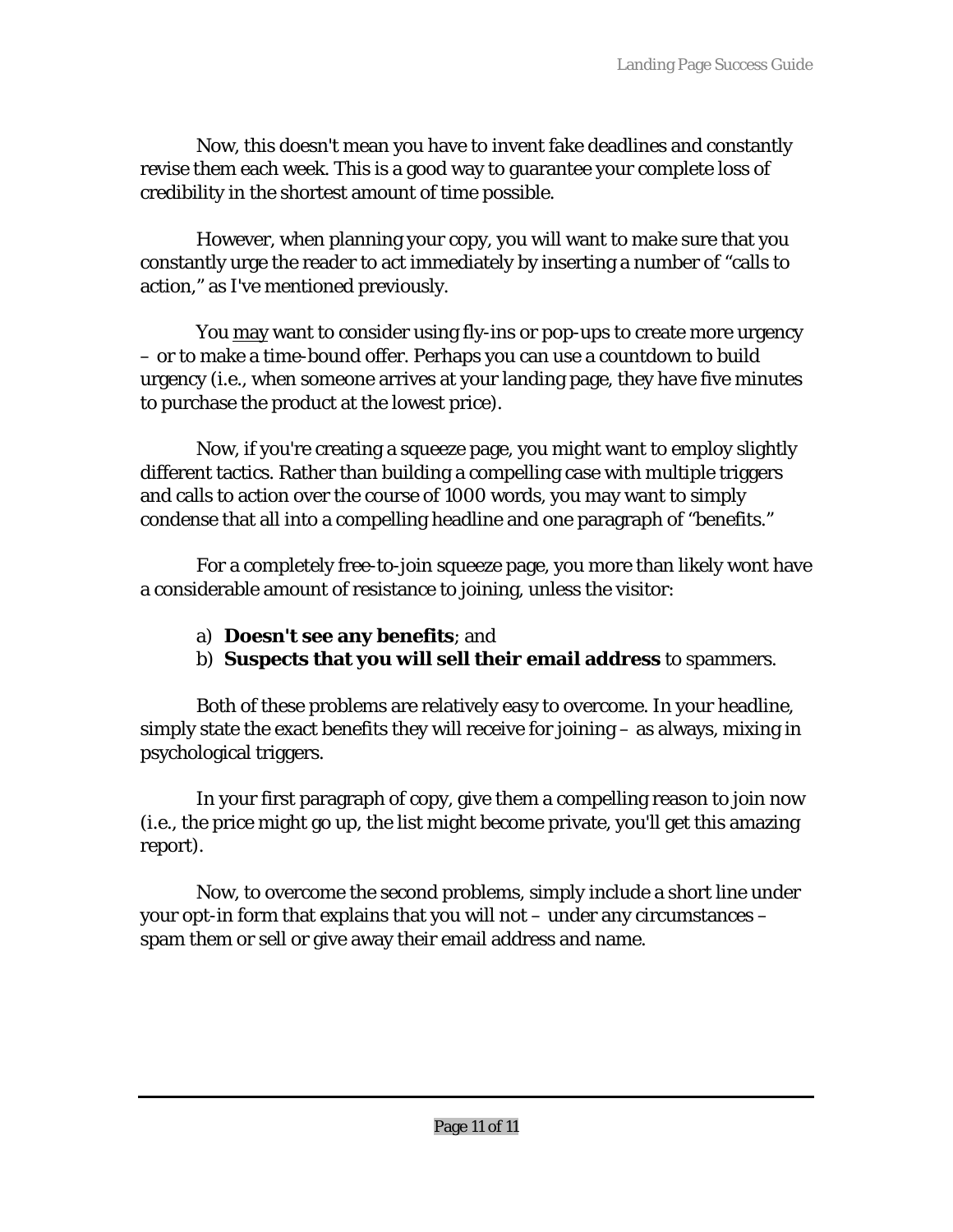#### **Tips on Increasing Your Landing Page Conversion Rate**

There are three major ways in which you can create your landing page conversion rate. All landing pages created by professionals usually include these three elements at a few others.

The first way in which you can increase your conversion rate is **through personalization**. This is usually done in two ways: the first way is by providing a photo of yourself. The second way is by adding your signature to the bottom of your landing page.

This radically increases visitors' trust. Most people who resist buying products online do so because they're weary of getting scammed by a faceless liar, who wont be around when they need help or when they need to return the product.

**Tip:** By adding your picture and signature, you can significantly increase a gain in your visitors' trust. ☺

Another way in which you can increase your landing page conversion rate is by **using black text or a white layout**. Regardless of what anyone tells you, this is one of the easiest ways in which to make your page look professional, rather than pathetic or desperate.

The third way in which you can gain trust is by **offering something for free**. This is generally what you will do if you're using a squeeze page to generate leads: you'll offer a free report or five-day course – and then use that to generate leads, which you will later up-sell or generate revenue from via affiliate sales. Why is this technique so effective?

Quite simply because it allows them to judge your work and ideas before they actually have to pay for them. Additionally, **it builds trust**.

In addition to these three general ways in which to increase your conversion rate, you should always guarantee a product. If you sell through Click Bank, you actually wont have a choice.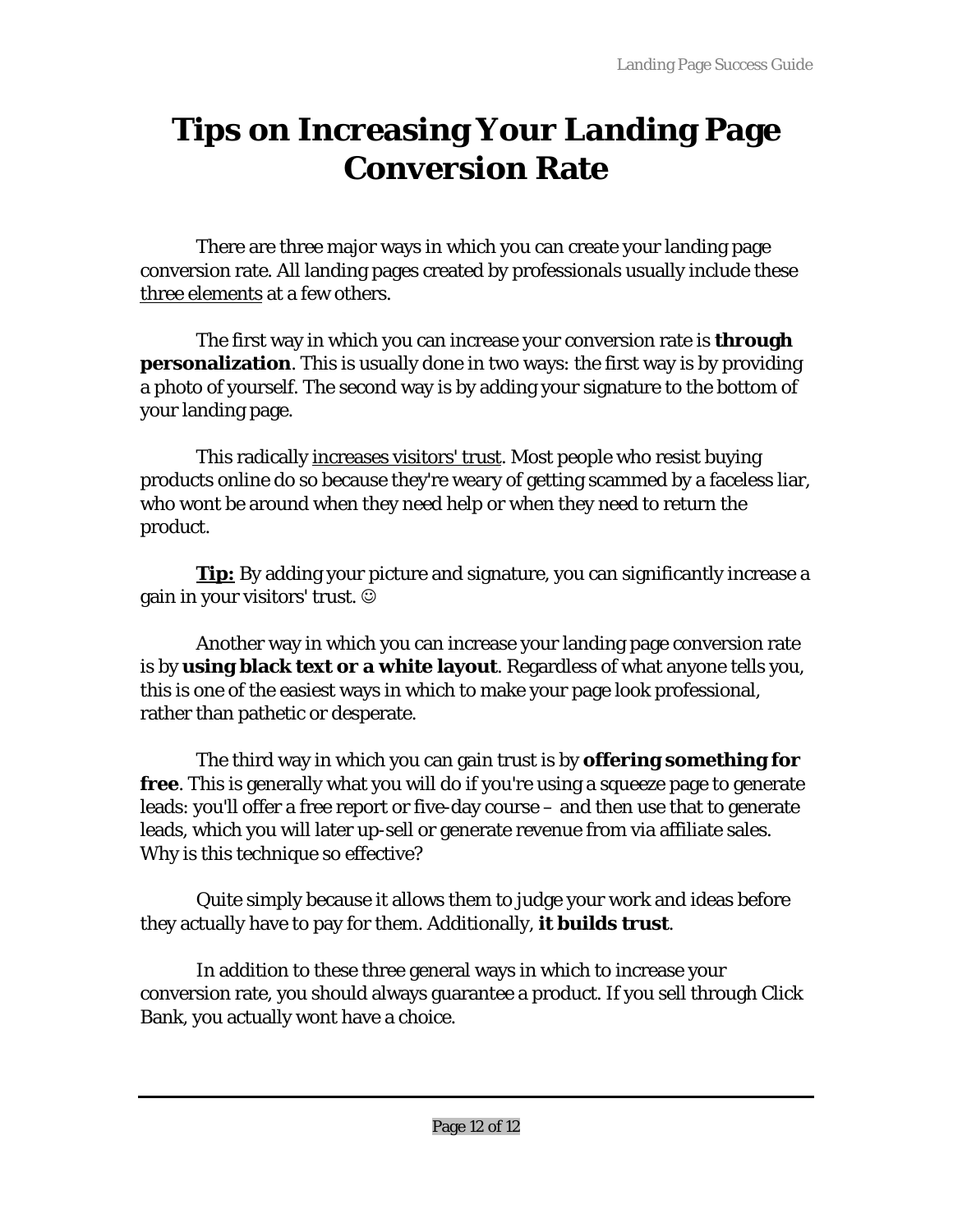But if you're using Paypal or some other check out (Credit Card processing) program, you will want to make sure you clearly state that customers can return your product for any reason within a given period of time after the purchase.

Follow all of these steps and you will significantly increase your landing page conversion rate.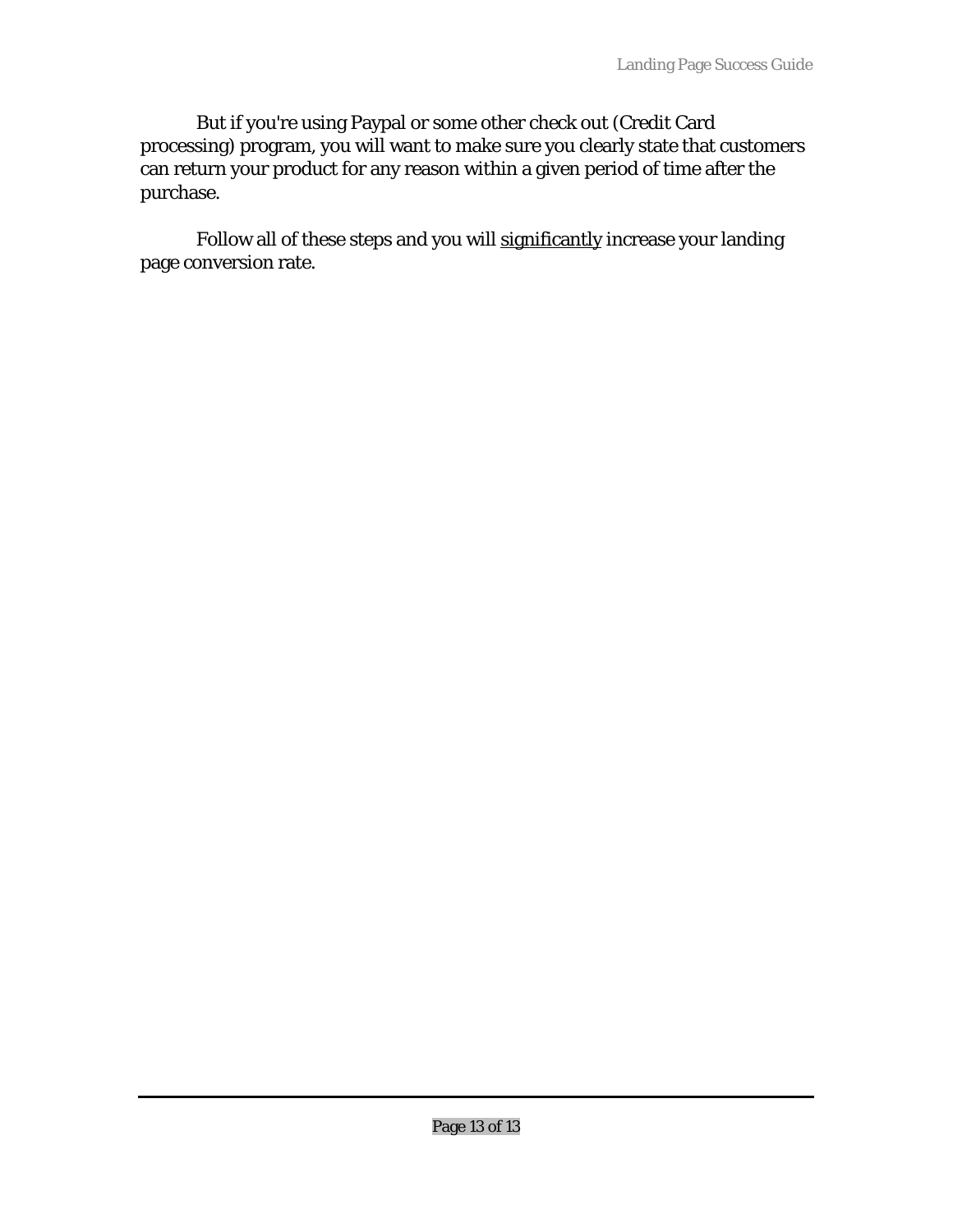#### **Driving Traffic into Your Landing Page**

Driving traffic into your landing page – it *sounds easy, doesn't it*? Well, it's not. And no matter how great your landing page is, it wont matter if no one ever reads it. Furthermore, if everyone in the world other than your target audience reads it, it also wont matter. This is why you need to find media through which you can drive targeted visitors to your landing page.

One way in which you can drive traffic to your landing page is through natural search engine optimization. This is the slowest process, but it is also one of the best ways to ensure a **continually increasing** stream of traffic over time.

Generating natural search engine traffic generally entails getting links to your site. While reciprocal linking was once the best strategy, experts now believe that major search engines are devaluing reciprocal links in favor of one-way links and triangular links (which search engines can't really detect).

Another way in which to get natural search engine traffic is by optimization your website for certain key phrases. You can do this by creating pages that specifically focus on one keyword on your given niche. You can then set the page extension to that keyword and optimize the content at a 1.5% density for that keyword. You will also want to use it in header and title tags.

Now, in addition building natural search engine traffic, you will want to consider using pay per click advertising. You can do this by opening an account with Google Adwords.

As mentioned earlier, successful Google Adwords campaigns do two things: they group keywords into multiple, small, related groups – and they send leads to multiple, tweaked landing pages.

This means you will have to start with some careful keyword research; and you will then have to alter your landing pages to match that research. These are some of the most commonly used tools for driving traffic to a landing page; however, they are not always the most effective.

Now, both of those methods can be effective, but they both usually have rather high barriers to entry and require a lot of work.